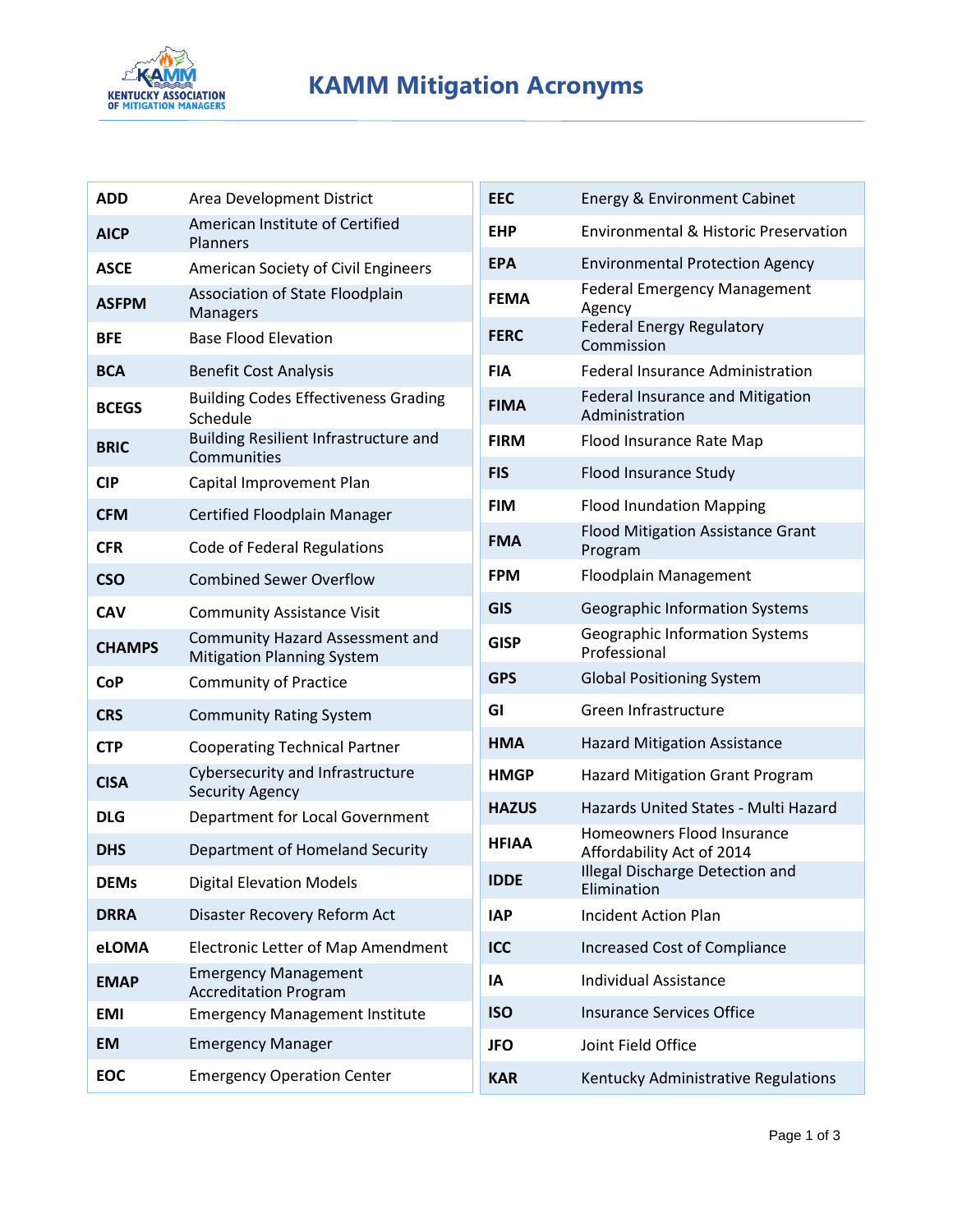

## KAMM Mitigation Acronyms

| <b>KAMP</b>   | Kentucky Association of Mapping<br>Professionals             |  |  |
|---------------|--------------------------------------------------------------|--|--|
| <b>KAMM</b>   | Kentucky Association of Mitigation<br><b>Managers</b>        |  |  |
| <b>KDFWR</b>  | Kentucky Department of Fish and<br><b>Wildlife Resources</b> |  |  |
| <b>KYEM</b>   | Kentucky Division of Emergency<br>Management                 |  |  |
| <b>KDOW</b>   | Kentucky Division of Water                                   |  |  |
| <b>KEMA</b>   | Kentucky Emergency Management<br>Association                 |  |  |
| <b>KGS</b>    | Kentucky Geological Survey                                   |  |  |
| <b>KPDES</b>  | Kentucky Pollutant Discharge<br><b>Elimination System</b>    |  |  |
| <b>KRC</b>    | Kentucky Residential Code                                    |  |  |
| <b>KRS</b>    | <b>Kentucky Revised Statutes</b>                             |  |  |
| <b>KSA</b>    | Kentucky Stormwater Association                              |  |  |
| <b>KYTC</b>   | Kentucky Transportation Cabinet                              |  |  |
| <b>KWPC</b>   | Kentucky Weather Preparedness<br>Committee                   |  |  |
| <b>LEED</b>   | Leadership in Energy and<br><b>Environmental Design</b>      |  |  |
| LOMA          | Letter of Map Amendment                                      |  |  |
| <b>LOMC</b>   | Letter of Map Change                                         |  |  |
| <b>LOMR</b>   | Letter of Map Revision                                       |  |  |
| <b>LOMR-F</b> | Letter of Map Revision Based on Fill                         |  |  |
| <b>LAMP</b>   | Levee Analysis and Mapping<br>Procedures                     |  |  |
| LSE           | Levee System Evaluation                                      |  |  |
| <b>LiDAR</b>  | <b>Light Detection and Ranging</b>                           |  |  |
| <b>LEPC</b>   | Local Emergency Planning Committee                           |  |  |
| LID           | Low Impact Development                                       |  |  |
| <b>MEP</b>    | <b>Maximum Extent Practicable</b>                            |  |  |
| <b>MAT</b>    | <b>Mitigation Assessment Team</b>                            |  |  |
| <b>MMC</b>    | Multi-hazard Mitigation Council                              |  |  |
| MS4           | Municipal Separate Storm Sewer<br>System                     |  |  |
| <b>NCDC</b>   | <b>National Climatic Data Center</b>                         |  |  |
| <b>NEHRP</b>  | National Earthquake Hazards<br><b>Reduction Program</b>      |  |  |

| <b>NEPA</b>    | National Environmental Policy Act                  |  |  |  |
|----------------|----------------------------------------------------|--|--|--|
| NFHL           | National Flood Hazard Layer                        |  |  |  |
| <b>NFIP</b>    | National Flood Insurance Program                   |  |  |  |
| <b>NHWC</b>    | National Hydrologic Warning Council                |  |  |  |
| <b>NIBS</b>    | National Institute of Building Sciences            |  |  |  |
| <b>NLD</b>     | National Levee Database                            |  |  |  |
| <b>NOAA</b>    | National Oceanic and Atmospheric<br>Administration |  |  |  |
| <b>NWS</b>     | <b>National Weather Service</b>                    |  |  |  |
| <b>NRCS</b>    | <b>Natural Resources Conservation</b><br>Service   |  |  |  |
| <b>NBS</b>     | <b>Nature-Based Solutions</b>                      |  |  |  |
| <b>ORBA</b>    | <b>Ohio River Basin Alliance</b>                   |  |  |  |
| <b>OHRFC</b>   | <b>Ohio River Forecast Center</b>                  |  |  |  |
| <b>PDM</b>     | Pre Disaster Mitigation Grant Program              |  |  |  |
| <b>PMP</b>     | Probable Maximum Precipitation                     |  |  |  |
| PA             | <b>Public Assistance</b>                           |  |  |  |
| QAQC           | <b>Quality Assurance &amp; Quality Control</b>     |  |  |  |
| <b>RL</b>      | <b>Repetitive Loss</b>                             |  |  |  |
| <b>RLAA</b>    | Repetitive Loss Area Analysis                      |  |  |  |
| <b>RiskMAP</b> | Risk Mapping, Assessment, and<br>Planning          |  |  |  |
| <b>SSO</b>     | <b>Sanitary Sewer Overflow</b>                     |  |  |  |
| <b>SRL</b>     | Severe Repetitive Loss                             |  |  |  |
| <b>SFHA</b>    | Special Flood Hazard Area                          |  |  |  |
| <b>SEO</b>     | <b>State Energy Office</b>                         |  |  |  |
| <b>SHMO</b>    | <b>State Hazard Mitigation Officer</b>             |  |  |  |
| <b>SHPO</b>    | <b>State Historic Preservation Office</b>          |  |  |  |
| <b>SODR</b>    | <b>State Owned Dam Repair</b>                      |  |  |  |
| <b>SDE</b>     | Substantial Damage Estimator                       |  |  |  |
| <b>TMAC</b>    | <b>Technical Mapping Advisory Council</b>          |  |  |  |
| <b>TVA</b>     | <b>Tennessee Valley Authority</b>                  |  |  |  |
| <b>TNC</b>     | The Nature Conservancy                             |  |  |  |